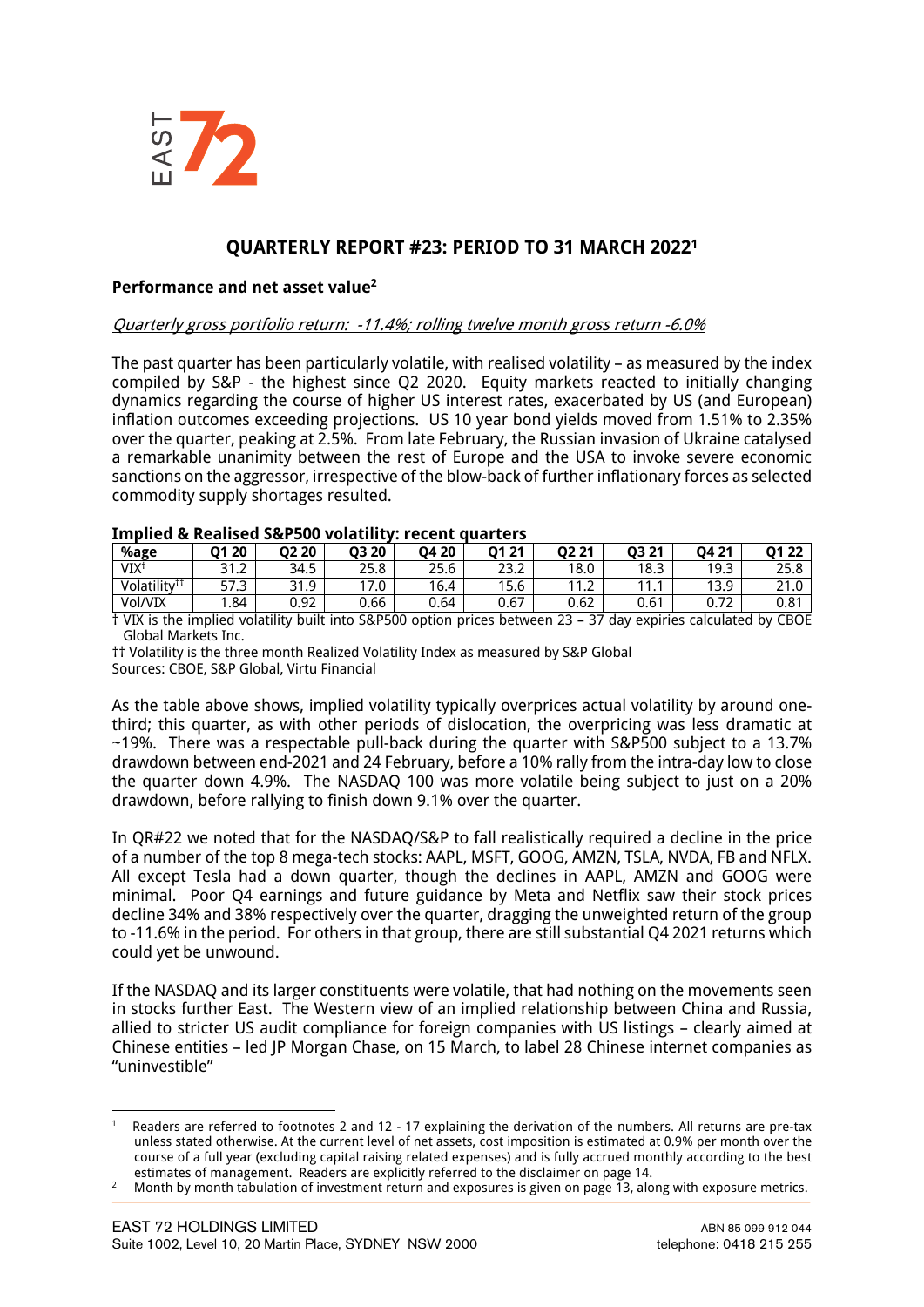

Bad luck: you nailed the bottom. Less than 48 hours later, announcements in China regarding the overall equity market environment and tacit suggestions that the clampdown on major technology companies domiciled in China was abating, produced extraordinary volatility in Chinese and HK listed technology stocks. We have traded our holding in KWEB (KraneShares China CSI Internet ETF, which owns Alibaba, Tencent etc) for good reason. From a 31 December 2021 close of \$36.49, the ETF rose as high as \$39.67 (20 January) to then plummet to \$20.41 as JP Morgan opined on 15 March – a 48% drawdown from the January peak, to close the quarter down 22% at \$28.50.

This quarter has also marked a significant shift of investor expectations regarding inflation, growth and interest rates. But there are vast inconsistencies of market pricing across bond and equity markets, as practitioners fear the US Federal Reserve has moved from comatose to hyperactive, and likely to bring on recession. A recession accompanied by high inflation gives "stagflation" – the in-vogue jargon, last fashionable when flared pants were all the go.

But a view that lower long term rates will eventuate have fuelled a strong rally in high growth "technology" stocks, which had been beaten down mercilessly over the preceding year. Early in March we closed out our short positions in Freshpet (profitably) and Trupanion (so-so) but most notably in ARKK, at \$60 having first shorted them in February 2021 at \$143. To demonstrate the low-quality nature of the rally, AARK rallied 38% from its mid-March low of \$52 to highs of \$72 in a fortnight. Many of these companies do not have a strong business and generate no cash flow other than diverting staffing expenses into stock issuance. As we have seen with Meta, once stock prices crater, staff turnover increases.

Volatility in markets is often exacerbated by algorithmic trading and simplistic (programmed) trading strategies which immediately react to "events", be they political or financial such as earnings "beats" and "misses". Equity liquidity has not been particularly deep in recent periods which has ensured that as algorithms pile in or out of futures, let alone individual securities, price movements have been magnified.

When markets have extremely short time horizons - perhaps out of necessity - there is a tendency to ignore more complex or nuanced situations, which require deeper analysis to ascertain the extent of under/over valuation. These too are reduced to simplistic beat/miss traffic lights.

This quarterly looks at two such situations in our portfolio, from opposite ends of the capitalisation spectrums: a global €99billion giant in the vehicle and related industry – Volkswagen AG – and an Australian A\$24million microcap which is one of few businesses of its type – residential real estate brokerage/agency - listed in the world: The Agency Group.

## **Portfolio structure and performance**

Our performance in the quarter of -11.4% was constrained by two major factors:

- Exposure to two Russian securities Sberbank and Gazprom which we purchased in mid-January and which we discuss below; since the shares declined on a mark-to-market basis by close to 100%, the cost to the portfolio was approximately 5.7%; and
- The appreciation of the A\$ by >5% versus  $\epsilon$  and >3% versus US\$ over the quarter, exacerbated by A\$ denominated margin borrowings.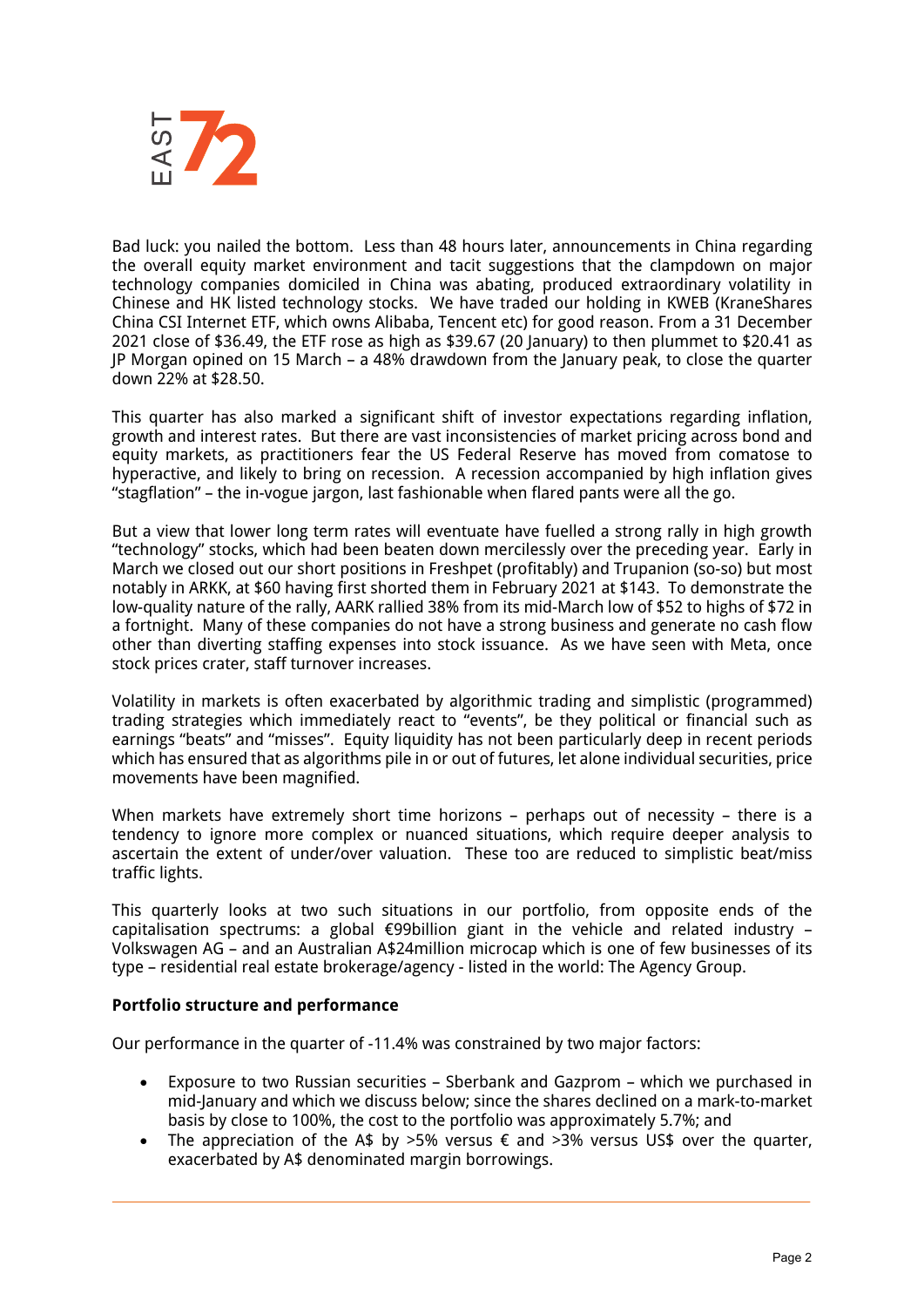

These two factors alone offset the gains from selected short positions and hedging (other than in late March when the market rally reduced our return by  $\sim$ 3%), and some judiciously timed additions to our European portfolio via VW and Porsche.

E72's top twenty long positions in alphabetical order as at 31 March 2022 are:

| Advisor Shares Pure US Cannabis (MSOS) | <b>HAL Trust</b>                          |  |  |  |
|----------------------------------------|-------------------------------------------|--|--|--|
| <b>Agency Group</b>                    | Liberty Broadband (tracker stock)         |  |  |  |
| Ansell                                 | Namoi Cotton Limited                      |  |  |  |
| Bayer AG                               | Porsche SE                                |  |  |  |
| <b>CK Hutchison</b>                    | Regeneron                                 |  |  |  |
| Compagnie de L'Odet                    | Spotify                                   |  |  |  |
| Deterra Royalties                      | VanEck Gold Miners/Junior Gold Miners ETF |  |  |  |
| Discovery Inc                          | Virtu Financial                           |  |  |  |
| <b>E-L Financial Corp</b>              | Volkswagen Group AG                       |  |  |  |
| Exor NV                                | <b>Yellow Brick Road Limited</b>          |  |  |  |

Of these holdings, Porsche and VW were added in the quarter, whilst we purchased additional securities in MSOS and CK Hutchison to elevate them to the Top 20. We divested our holdings in Praemium and Treasure ASA.

# **Russia**

In mid-January (and topped up in early February) we acquired Global Depository Receipts (traded in London) in Sberbank and Gazprom, Russia's largest bank and one of its major oil/gas producers. The US\$ bought ~76roubles at the time; we have bought and sold Sberbank three times previously.

As a guide, when we purchased Sberbank, it had a market value of ~US\$71.5billion and had announced a preliminary net profit for calendar 2021 of \$16.3bn (equivalent). The brief rationale for Sberbank was that the shares were cheap (4.4x P/E) having fallen by a third in six months, returns were strong (ROE of >25%), and the Russian economy was growing as a result of strong commodity prices and volumes. Sberbank has a strong e-commerce business which would also benefit from economic growth, as well as controlling bank market shares of loans and deposits of over 40%.

Similarly, Gazprom's then market value of ~U\$102billion reflected valuations well below other oil majors with expected profits of (equivalent) \$32billion in 2021 and \$43billion in 2022 as a result of high gas prices to European customers and strong oil prices. We expected medium term growth arising from further growth in gas volumes. Hence, the shares were on a P/E of  $\sim 3x$ .

I was probably amongst the first people in Australia to come across Bill Browder's amazing book "Red Notice" $3$  in early 2016, so there is no naivety on my part about the potential issues of investing in Russia, even in two of its very largest companies. Indeed, at the time of purchase, share prices of both stocks had been impacted by the Russian troop "exercises" on the Ukraine border, arising from instability in the East of Ukraine, but also (at the time) heightened awareness of Russia's concern over NATO's eastwards encroachment and potential loss of buffer.

<sup>3</sup> Published by Corgie Adult (December 2015) concerning Browder's "adventures" in Russia with his Hermitage Capital Management culminating in the murder of his lawyer, Sergei Magnitsky.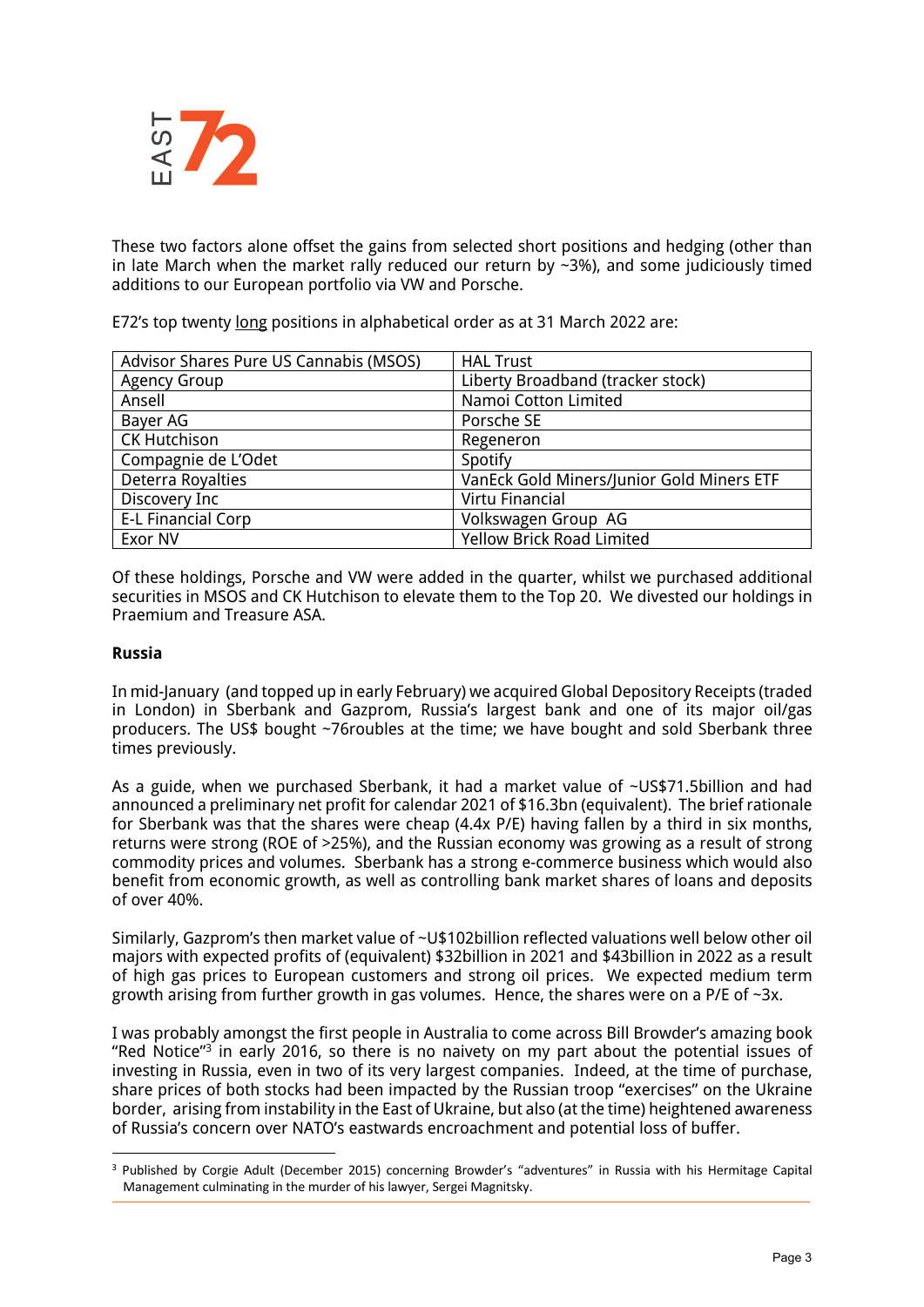

In my judgement, as had been the case in the recent past, when share prices fell as a result of political "instability" in Russia, these periods had been an opportune time to acquire Russian stocks, carefully, in "tranches" with due regard for the overall portfolio exposure.

Over the week of 21-25 February, the rhetoric from Moscow increased, including the unhinged Putin speech of (European time) 21 February<sup>4</sup>; even still, until 24 February, focus still remained on the Eastern parts of Ukraine, which had been unstable for some time. However, the Russian Army's advancement across Ukraine on that Thursday, changed the picture. Despite that, Russian stocks actually rallied sharply, from lower levels on Friday 25<sup>th</sup>.

We can all debate and analyse Putin's state of mind and speeches pre-dating 25<sup>th</sup> February, and reach differing conclusions – I and many others certainly did not believe he would invade5. What was totally unexpected by virtually all, given recent evidence, was the strength of unity and purpose shown across Europe, predominantly by the EU, to accept a level of economic pain in order to financially eviscerate Russia.

The unified and complete financial ostracisation of Russia announced over the weekend of 26/27<sup>th</sup> February – backed by USA and elsewhere - has changed the picture completely. Around half of Russia's central bank reserves are trapped outside the country and are frozen, along with the ability for Russian companies to transact.

Russian equities are now untradeable outside of Moscow, as exchanges, clearers and prime brokers will no longer accept transactions. The US\$/rouble rate reached ~110 reducing notional purchasing power by 30%, although has rallied somewhat suggesting mandatory ruble-based transactions and linkages to gold and commodities.

The sanctions applied to Russia, in one week eliminated (on paper) the equity value of an entire generation. To suggest that Putin expected such an outcome prior to this misadventure is nonsensical; by destroying the market value of Russian assets, and then freezing other non-Russian assets of its elite, Putin's non-military support base is questioning (at least privately) his decision making, isolation and inability to understand the connectedness of Russia to the world. Whilst the iron-curtain of isolation is now being brought down again, in my view, the chances of it remaining down for too long, are not as high as the politically and emotionally charged analysis of the present would suggest.

There are numerous political options in Ukraine, well outside of the scope of this piece. However, in this new environment, I believe it is reasonable to question the ability of Russia to subjugate a country of 44million people on Western Europe's doorstep. The "New CCCP" neither has the resources, technical capability nor the will of its own population to do so, despite its expertise in repression, suggesting that Putin has probably sowed the seeds of his own eventual demise. For sure, there are other kleptocrats, murderers and totalitarians waiting in the wings, but none with his backing and persona. Even post Putin, Russian business practices won't change, but what might is the country's eventual readmission to civilized society.

<sup>4</sup> https://www.nytimes.com/2022/02/23/world/europe/putin-speech-russia-ukraine.html

<sup>5</sup> Neither did many ex-pat Russians or even Bill Browder! A brilliantly written example is from Vitaliy Katsenelson of

<sup>&</sup>quot;Contrarian Edge" https://contrarianedge.com/war-in-ukraine-why-i-was-blindsided-part-1/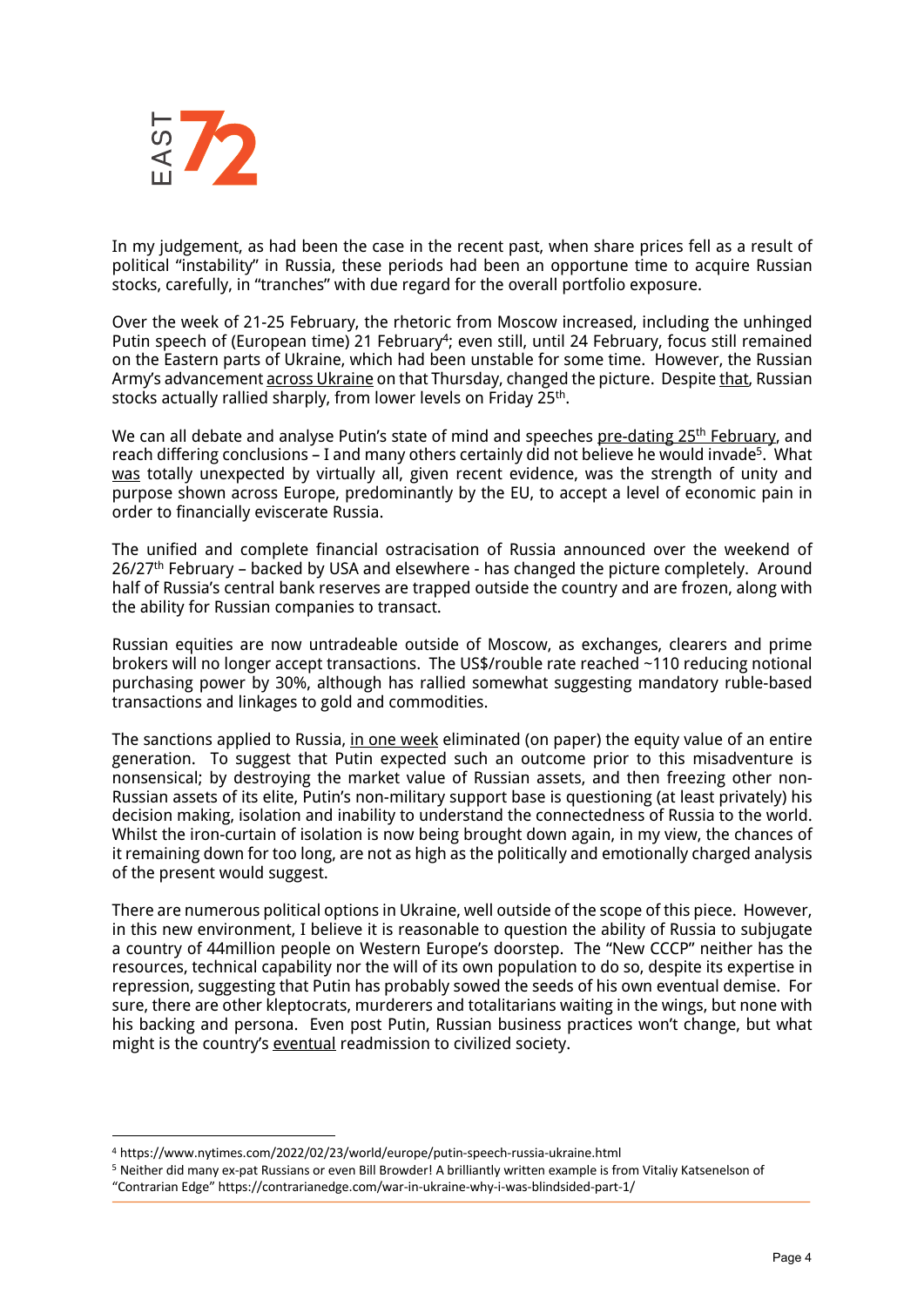

#### **VW: Complex structure, enormous discount**

One of the benefits of having been a stockholder for some years in Exor (EXOR.MI) is the perspective that following Exor affords on other structures. Given that Exor was effectively created in 2009 out of a controlling shareholding in (then) Fiat, which was a grab-bag of industrial, automotive and financial assets, and which via multiple spin-offs and asset sales has fuelled the Exor/Elkann phenomenon, when an even larger (controlled) organisation looks at a nascent version of a similar strategy, it's little wonder markets get excited. The excitement was short lived, however, given this company is intrinsic to Europe, and is perceived to be impacted by the second round effects of the Ukrainian conflict and its China exposure.

Volkswagen Group AG (VOW/VOW3.DE) is one of the most complex "organisms" to analyse. What we write here is not an all embracing focus on its vehicle strategy, but an attempt to briefly conceptualise how undervalued the company's shares – especially the preferred/non-voting shares – became during March 2022. We were fortunate to acquire a position in VOW3 and PAH3 (below) during the early March sell off in European markets at prices some 7 – 20% below those prevailing at quarter end.

VW is one of the ultimate sum-of-the-parts listed enterprises, on (at least!) eight levels:

- 1. the equity capital is split roughly 59%/41% between ordinary shares and non-voting (termed preferred) shares, but how should value be apportioned?
- 2. Operational versus financial profits, on numerous levels but most notably….
- 3. Vehicle manufacturing versus a significant €250bn+ asset based leasing and financial services business;
- 4. Cars versus trucks (and power engineering) within the manufacturing business;
- 5. Differing brand profiles within the cars business, most notably Porsche Automotive (henceforth "Porsche AG") versus SEAT/Skoda/Audi/VW (not to mention Bentley and Lamborghini), which as we know with Fiat (now Stellantis) yield vastly different profit margins and valuations;
- 6. Equity accounted JV's, notably China, China generally, and contributions from other investments;
- 7. The implied valuation (or otherwise) of electric vehicle initiatives, noting the extreme premiums investors are prepared to pay elsewhere (TSLA, RIVN); and
- 8. Special factors the past negatives of emissions measurement scandals, and the imponderable of being a special, controlled company, which created its own town (Wolfsburg)

Let's start simply before we delve into some of these factors. VW earned EPS of €29.65 in CY2021 leaving the non-voting preferred shares on a P/E of just over 5x. Improved earnings were driven by a €5billion operating improvement (€1/share equivalent) in the "core" automotive division and a stellar result in financial services with net credit from impairments aiding a €3bn boost to operating profit. This financial services result will normalise in 2022, but group consensus EPS is still above €30.50 per share – a P/E of 5x on these numbers.

So which instrument to buy? VW has two sets of equity instruments: 295m ordinary shares and 206m non-voting (termed "preferred") shares; they have identical ultimate economic interest.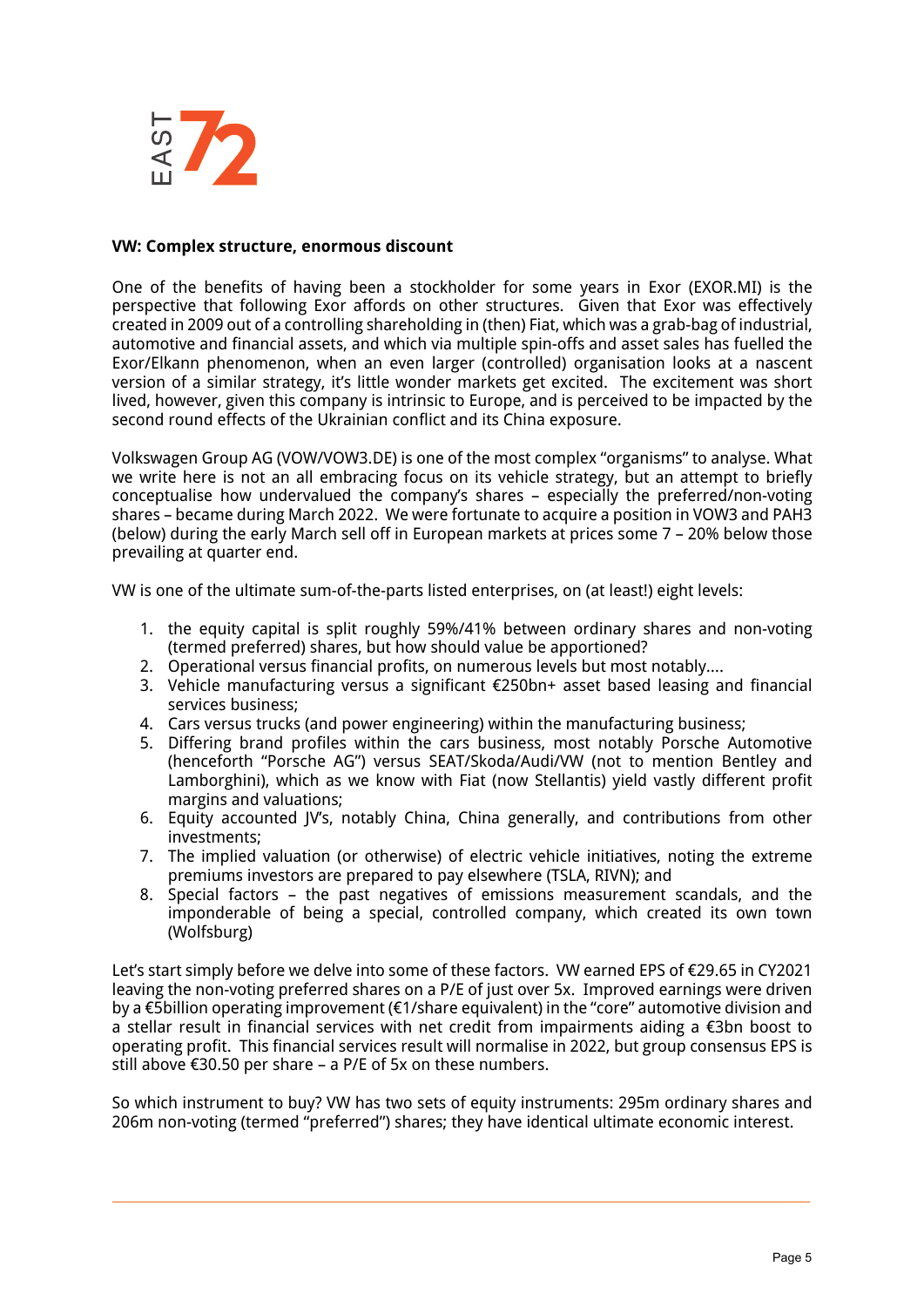

Since the ordinary shares are 53.3% controlled by Porsche Automobil Holding SE (henceforth "PAH", itself publicly listed), you would imagine the votes of the ordinaries should have limited value, and that there would be a minor gap between ordinary and preferred. Mr. Market thinks otherwise!

The preferred shares trade at around a 30% discount to the ordinaries, which is close to a 12year low. So we have bought these. However, we have also acquired preferred stock in PAH (PAH3 – the ordinaries are not listed) since PAH owns 157.2mn VOW ordinaries worth some €35.6billion which added to €670m of other assets gives PAH a pre tax NAV of €118/share<sup>6</sup>. We entered at a 32% discount at time of purchase, when NAV was ~€100.

VW has a number of public stockholdings but the most important at present is its 89.7% stake in the "securitised' Traton SE, sold off in June 2019. Traton contains the Scania and MAN trucks business together with the newly acquired US company Navistar. The spun off company trades at a 38% discount to the IPO price of  $\epsilon$ 27 as a result of ongoing restructurings and a difficult truck market. Investors remain sceptical despite management projections of strong 2022 growth.

However, the anticipated spin off which is getting investors excited was "announced" in late February, being the intention to split the Porsche AG (car manufacturing company) capital into 50/50 ordinary/preferred, spin off 25% of the preferred to investors and 25% of the ordinaries to PAH.

The excitement comes about because of a hoped-for replication of the legendary spin-off by Fiat of Ferrari (RACE) in late 2015/early 2016, where Fiat sold 9% of RACE for \$52 into a NYSE listing, then span 80% more to Fiat-Chrysler shareholders on a 1-10 basis. At the time, immediately prior to the spin, Fiat-Chrysler shares were trading at \$14; at 31 March 2022, RACE shares were \$218 making the spin off alone worth 50% more than an investor's Fiat holding on 3 January 2016.

We have no dreams of this happening and think some of the valuations (€90billion) placed on Porsche are far too high<sup>7</sup>. As a guide, Porsche (excluding its finance company) has averaged operating profits of €4.2billion over the past six years, and exceeded €5billion in 2021 on sales of €30.2billion. the marque sold 297,000 units last year at an average price of €102k. That's not Ferrari. It sold 11,155 cars at an average of €321k. RACE (US\$40.3billion market capitalisation at end March 2022) sells at 50x after tax earnings and EV/EBITDA multiple of 24.2. RACE is now significantly more expensive than other "luxury goods" companies, since it has high visibility of volumes and pricing over the next three years from its "waiting list".

Does an 18x EV/Operating profit multiple stack up against this for Porsche? We don't think so and have used a more conservative €60billion valuation.

On a sum of the parts basis, the figures for VW after a Porsche spin, at €60billion are compelling and reflect an ongoing issue in publicly traded securities of vehicle manufacturers, especially in Europe, of (in our opinion) not placing adequate value on the financial services businesses. VW's disclosure ensures VWFS can be adequately separated.

<sup>6</sup> PAH has 153.1m ordinaries (owned by the controlling families) and an identical number of listed non-voting/preferred shares (PAH3) = 306.25m total shares

<sup>7</sup> "VW to offer only non-voting shares to public in €20bn Porsche listing" FT 25/2/2022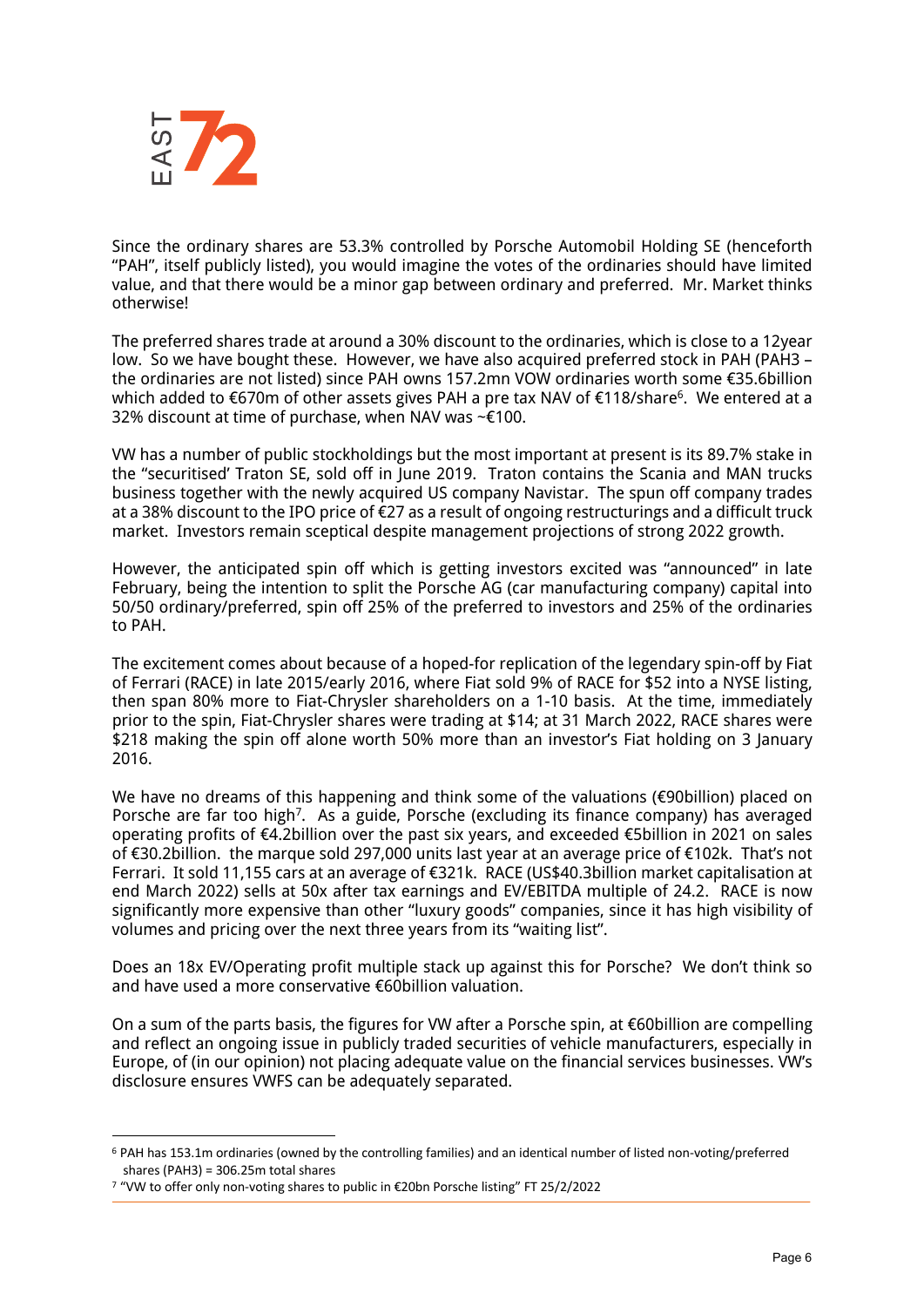

Our rough figuring suggests that the traditional VW ICE<sup>8</sup> business – which actually includes a significant electric component (see below) is attributed a negative value at end March 2022 of about €38billion (pre-tax) on a Porsche valuation of €60billion. Even placing it on a multiple of 2x operating profit suggests VW shares are worth some 50% more than the prevailing price.

| <b>VOLKSWAGEN "ROUGH-OUT"</b> |              |            |   |         |   |                    |
|-------------------------------|--------------|------------|---|---------|---|--------------------|
|                               |              | price      |   | shares  |   | $\epsilon$ million |
| Ordinary shares               | €            | 226.20     |   | 295.09  | € | 66,749             |
| <b>Preferred shares</b>       | €            | 157.00     |   | 206.205 | € | 32,374             |
| Equity capitalisation         |              |            |   |         | € | 99,124             |
| cash (ex VWFS)                |              |            |   |         | € | 28,763             |
| <b>ENTERPRISE VALUE</b>       |              |            |   |         | € | 70,361             |
| Porsche IPO proceeds          |              |            |   |         | € | (15, 563)          |
| Porsche holding               |              |            |   |         | € | (45,000)           |
| EV ex- Porsche                |              |            |   |         | € | 9,798              |
| <b>VWFS</b>                   | $0.8x$ BV    |            |   |         | € | (24, 647)          |
| Traton (89.7%)                | 448.6million |            | € | 16.87   | € | (7, 568)           |
| China & JV                    |              | book value |   |         | € | (15, 531)          |
| THESE ASSETS                  |              |            |   |         | € | (47,746)           |
| IMPLIED PRICE OF ICE          |              |            |   |         | € | (37,948)           |
| 2x op profit ICE              |              |            |   |         | € | 11,434             |
| Implied value VW equity       |              |            |   |         | € | 148,505            |

Two other issues are highly relevant and interlinked: electric vehicles (positively) and China (potentially negatively). In 2021, VW Group sold just under 453,000 EV's (excluding hybrids) – just under half of Tesla's 936k - representing just over 5% of deliveries. Of course, EV's are an essential part of the continuing growth for VW in China, which absorbed 3.3million vehicles last year (3.04million via its Chinese JV's and the residue as imports) of which 92,700 were EV's. China sales are ~38% of total VW group sales. VW market share in China has been falling marginally, and part of the steep share price decline in early March was reasonably attributed to "China fears" over the unknown stance towards the Russian invasion of Ukraine, and investor fears over over-exposure to markets with autocratic government.

Exor has been a controlled company since its reconstruction in 2009, but that has not prevented spectacular capital management through the recognition that proper valuation of all the group's assets cannot occur if they are 100% owned; differential voting securities retain the control. Changing the structure is not an abrogation of history - the key is execution. EXOR have the record, VW don't – yet – but they now have the chance to show this to a sceptical equity market which prices word class assets and manufacturing at exceptionally low levels.

<sup>8</sup> Internal combustion engine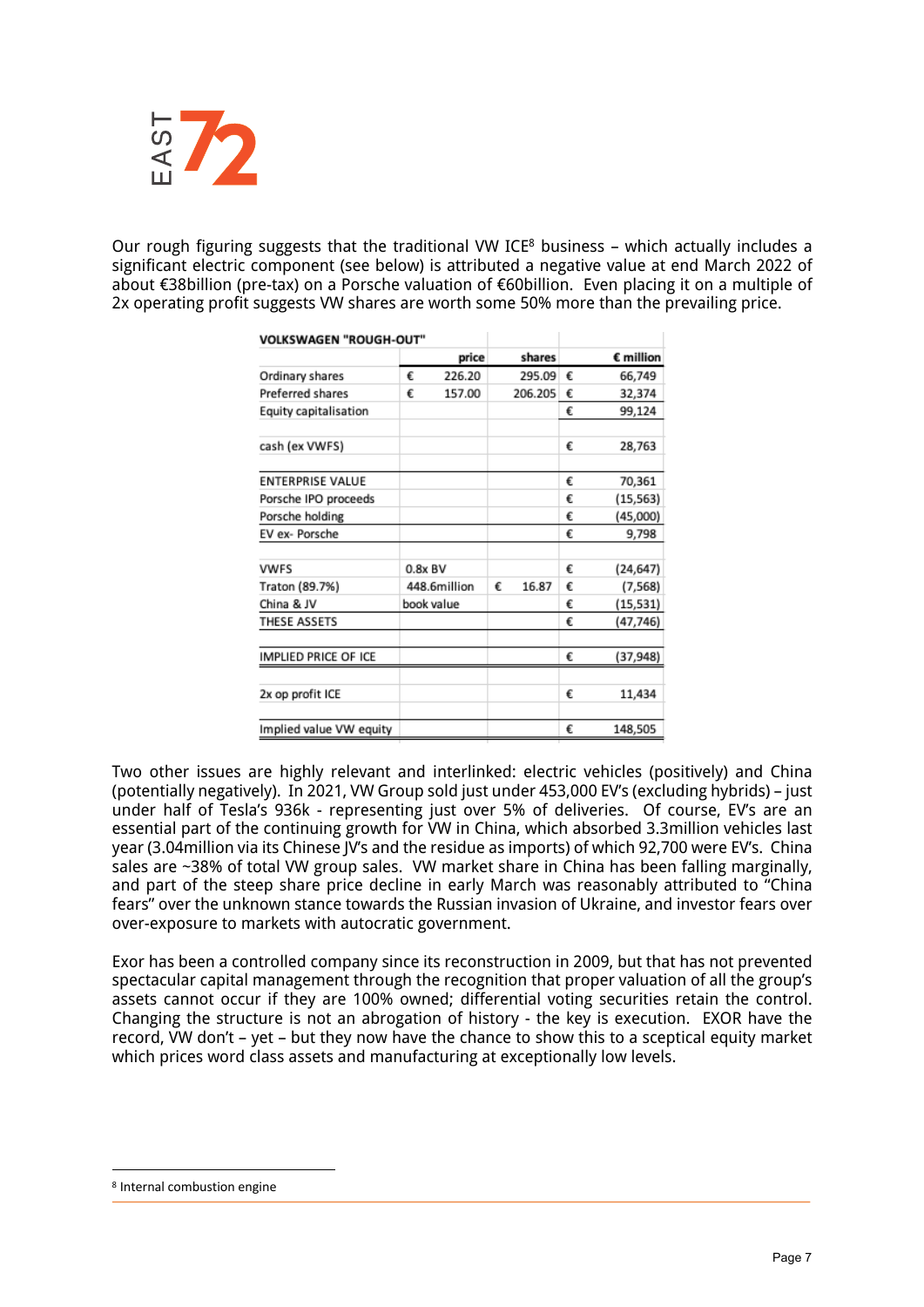

#### **The stockmarket loathes transaction businesses: maybe it shouldn't?**

Why would you invest in a stockbroking or investment banking firm? Because they make money - and lots of it - at the right time. You may find it a little "distasteful" because such intermediaries are agents who are not necessarily "adding value" but merely "lubricating the transaction". Arguably, the more they have to tell you they are adding value, then the less that may actually be the case.

There seems to be an ongoing belief that investors have no interest in "transactional" businesses; in a world where investors spout numbers on "total addressable markets", the simple facts are that whilst the overall friction costs of "transactions" may be coming down due to technology, that's not the case everywhere. Costs for stock transactions may be collapsing, but the friction costs for (example) soccer players certainly are not, despite the ubiquitous nature of Opta and other stats databases. You want Erling Haaland, you talk to Mino Raiola.

Residential property is a dominating asset class for the average person… and it transacts. In calendar 2021, A\$495billion of property transacted; as a comparison, the ASX traded \$1.5trillion (so three times that) in equities over the same period. But there's no comparison of what's required to transact, and hence the commission pool. For equities, it's basis points; for property, it's somewhere between 150bp to 200bp. Hence, the commission pool Australia-wide on residential property transactions was ~\$7.4BILLION in 2021.

For an economy that seems so dependent on residential property, Australian equity investors have relatively little interest in many of the companies that supply the tools to keep the sector rolling. For sure, banks are an SMSF staple and the valuations attached to property portals REA Group and Domain are hefty indeed. But housebuilders have typically been on the nose, but less risky alternatives such as mortgage securitisers, mortgage brokers, and real estate brokers (agents) have not inspired investors at all. More recently, within Australia's wealth management industry, there has been a land grab for "dealer groups", companies that provide services such as compliance, training, insurance but not branding and leads to financial planners, enabling the planner themselves to remain "independent".

However, not all transactional businesses are dismissed as easily. Three listed Australian insurance brokers – Steadfast Group, AUB Group and PSC Insurance – have all been excellent business and equity market performers over the past nine years, as they have proceeded to expand by acquisition of smaller players and expand their business lines, with a healthy dose of technology. All trade on P/E ratios well above 20x trailing twelvemonth earnings.

In general, however, why are transactional businesses valued so lowly? We can advance six real reasons:

- a. The underlying businesses can be cyclical, some especially so with both price and volume influences on the revenue line;
- b. Transaction businesses tend to have fixed costs personnel, rents etc expanding the cyclicality of the bottom line;
- c. These businesses tend to be driven by high selling/high achieving individuals who can be extremely mobile, if not mercenary, and be hunted away to the next best deal;
- d. Who really (not legally) owns the client list the "mercenary" or the listed company?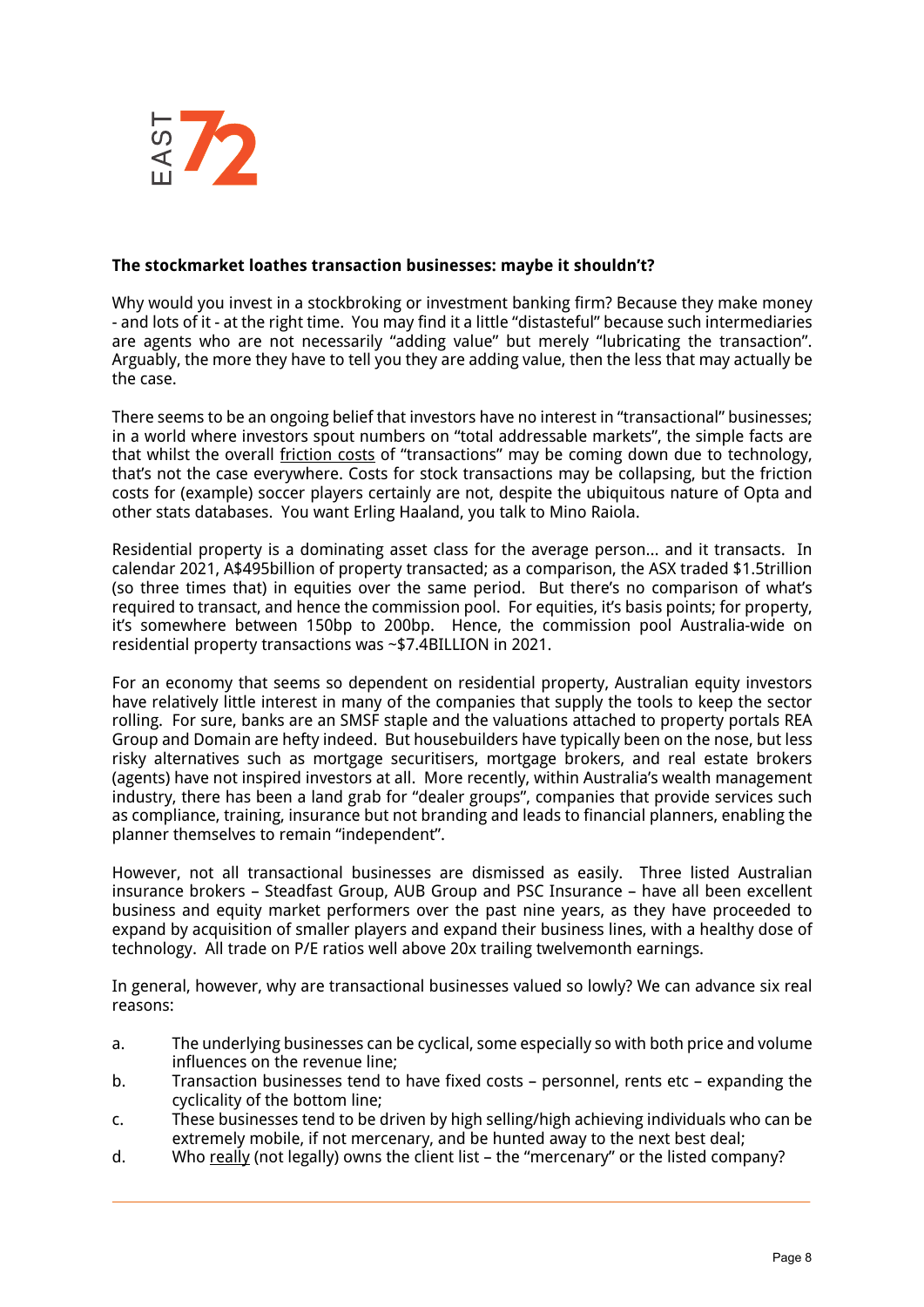

- e. What happens to the "mercenaries" and their shares and options if the strategy doesn't work out?
- f. Given the nature of the contractual obligations, are employees contractors or fully employed individuals – big difference in margin!

With all this in mind, East 72 holds an investment in The Agency Group (ASX:AU1) which is subject to many of these issues.

#### **The Agency: When you know why the business is underpriced**

The Agency is an Australian real estate broker with a market capitalisation of ~A\$24million, where six shareholders hold 58% of the undiluted equity. So there is less than \$10million of "freely tradeable" stock.

We perceive six reasons why The Agency Group (AU1) is fundamentally undervalued by the stockmarket:

- a. Lack of free float
- b. Past history of the company and new model
- c. Dilutionary overhang of 111million convertible notes, which are also complex from an accounting viewpoint because of the need to mark to market the embedded equity option within them
- d. Investor distate for and lack of analysis of publicly listed real estate brokers
- e. Three sets of opaque income streams which investors will not bother to analytically break apart for such a constrained float microcap
- f. Fear of housing price dislocation from peak levels

AU1's life as a public company has been torturous, presenting a formidable hurdle for prospective investors to surmount. The company used the shell/RTO route to list on ASX in December 2016 with the Perth based real estate broking and rent roll business as the foundation asset with a view to adding assets beyond that. In early 2017, AU1 Agreed to acquire Top Level, a private company formed by a group of ex-McGrath real estate executives with funding from John Kolenda, the CEO of the large mortgage aggregators, Finsure; however, as Top Level expanded privately via acquisitions of Sydney rent-rolls, completion of the acquisition by AU1 took two years, until early 2019. Equity for the acquisition of Top level was issued at \$0.30 – **over six times the current price**. By that time, Top Level had incurred significant taxation and debt obligations, which when brought into AU1, severely weakened the public company, which required further equity injections. After an aborted attempt by Magnolia Capital, a Sydney-based asset manager to acquire control which foundered on its unwillingness to fully recapitalise AU1 – and led to its sale of 16% of the company through the market - the company was refinanced with a mechanism that continues to hold back the pricing of AU1 equity.

Bob Peters, a West Australian businessman (and well known racehorse owner) used a distressed debt/equity mechanism to inject \$6million into the business at an effective price of 2.7c per share – 91% below the original foundation transactions. Peters took placement and converted convertible notes to give him 129.6million shares out of the current 428million (undiluted) - 30.2% - but still has 111mn convertible notes which convert at 2.7c. The notes expire on 31 March 2023 and will most likely be converted to shares.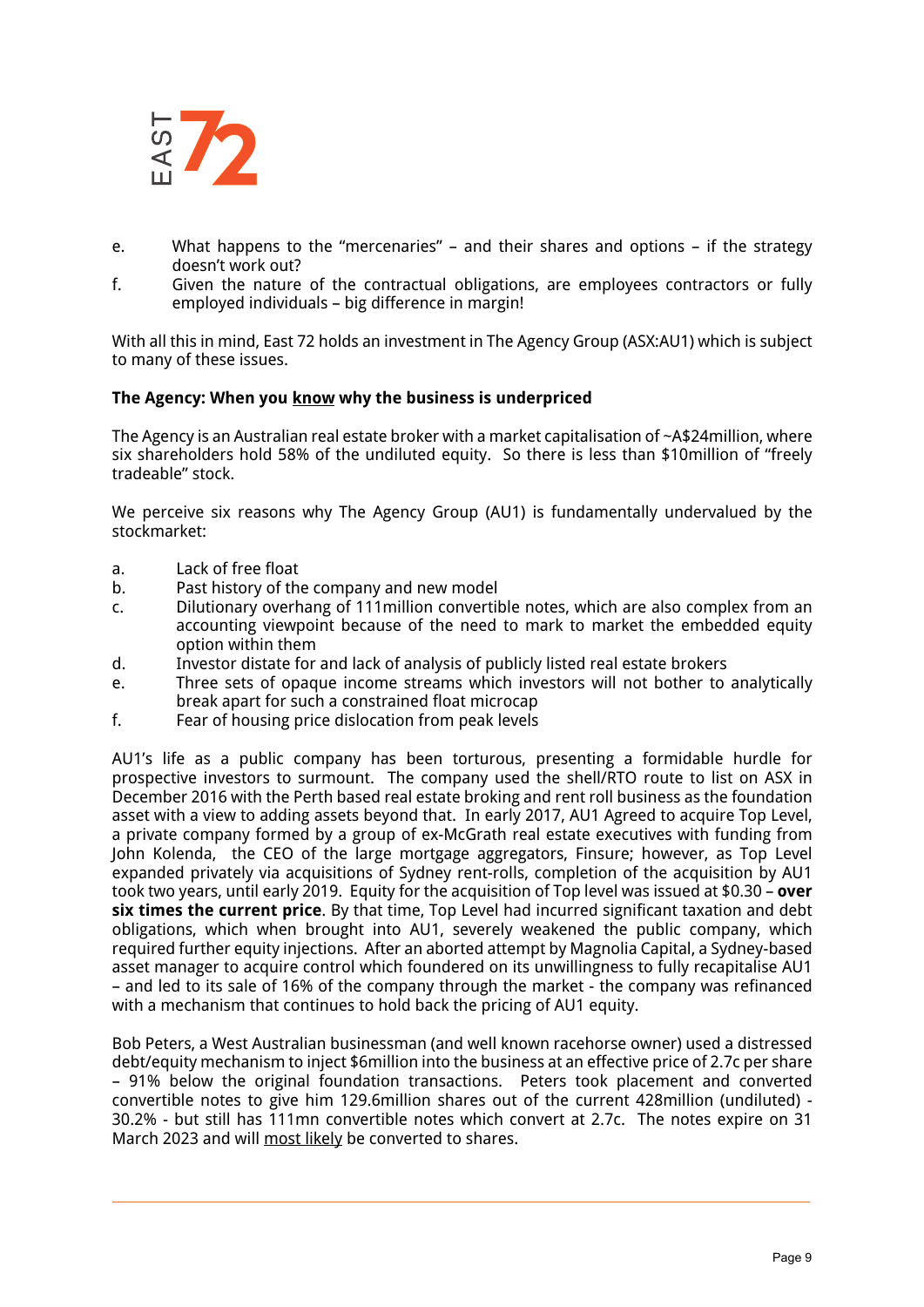

Hence, on a fully diluted basis (ignoring management options) AU1 has 530million shares on issue, at 4.6c for a fully diluted \$24million market capitalization. However, only 37% of that is freely floating when executive shares are deducted, leaving a \$10million "free float".

## Investors don't like listed real estate brokers – at all.

There are three significant US listed residential real estate brokers or franchisors:

- Re/Max (RMAX: market capitalisation US\$511million + >\$450m of debt) which operates a 100% franchise system encompassing 142,000 agents plus a mortgage franchise business; RMAX hands out significant equity compensation and the business trades at ~11.3x EV/EBITDA for 2021;
- Reology Holdings (RLGY: market capitalisation US\$1.8billion + >\$2.1billion of debt adjusted for the recent title insurance underwriting sale) which is a traditional real estate broker/franchisor operating under the Century 21, Coldwell Banker, Sotheby's and ERA (differentiated) brands with some 335,000 agents globally across 119 countries. RLGY business trades at a mere 4.5x operating EBITDA for 2021 reflecting the operating leverage, perceived state of US residential property market and high debt;
- eXp World Holdings (EXPI: market capitalisation US\$3.03billion less \$108m in cash) with 72,000 agents connected via the eXp World and Virbela platforms; EXPI earned ~\$41million in operating profit in 2021, after \$144million in stock based compensation!

In March 2018 (QR#7), we discussed two non-US listed agents, Foxtons<sup>9</sup> (London: FOXT) and McGrath Holdings (ASX: MEA) which have more conventional structures of sales and rent rolls, with add-on services such as mortgage broking. Since that time, Foxton's shares have more than halved (from 96p to 44p) whilst MEA, which were 45c at the time<sup>10</sup> have been as high as 70c and currently trade around 50c. Both shares look especially cheap but are clouded by past history, low property transaction statistics in London (Foxtons) and management instability/uncertain strategy (McGrath)

Foxtons is predominantly a "rent-roll" business ("letting agency" in posh London speak) which provides a strong annuity stream; Foxton's shift this way has been a necessity as London area property sales continue to trend well below past levels. In the 2021 year, around 88,000 London properties transacted versus the 2002 peak of 180k (including new builds); Foxtons own transaction levels in 2021 at 3,122 transactions is still 44% below the recent peak of 5,525 but well up on the COVID impacted 2020 (2,034).

Foxtons revenue per letting reflects the fact it resides in a global city, now recovering from COVID; it is the equivalent of A\$5,850 per letting compared to that of MEA at less than A\$2,500. On most measures, Foxton's shares are very cheap with a market capitalisation at end-March 2022 of £140million, with £21million of net cash and working capital.

Assuming no value for the sales business, and 8x operating profit for mortgage broking suggests the lettings business to be valued at ~£107million or 12x fully costed operating profit. In an inflationary environment, that's interesting in our opinion.

<sup>9</sup> Ironically Foxtons largest shareholder is Australian based funds manager, Platinum Investment Management with 11% <sup>10</sup> Geoff Lucas, Managing Director of Agency Group had just returned to MEA for his second spell as CEO, before departing in August 2020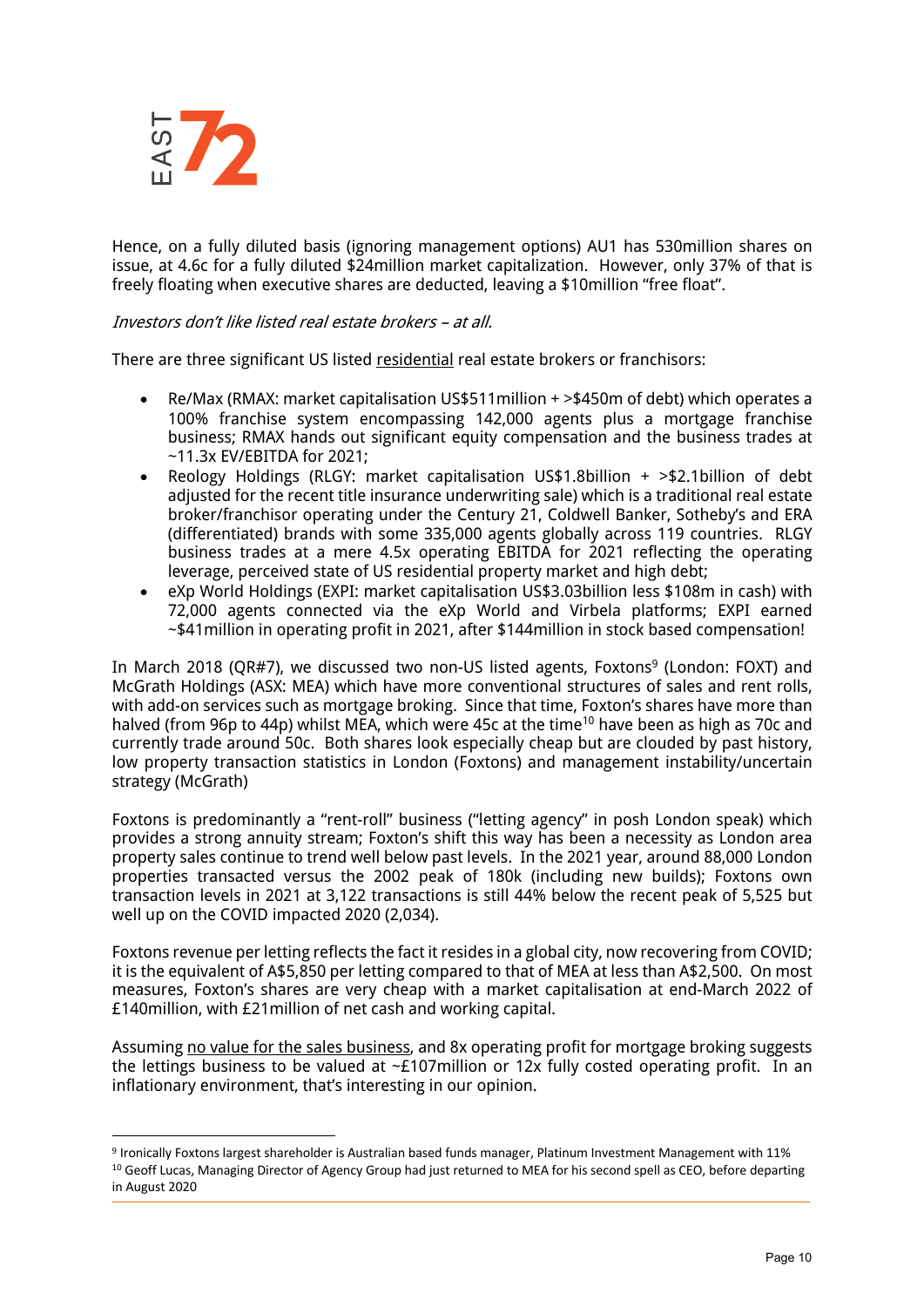

Likewise, MEA shares are also exceedingly cheap given a market capitalisation of \$84.3million, but with \$36million of net cash/working capital, prior to a \$6.5million investment in "Honey" an insuretech business. Thankfully for MEA shareholders, this strange investment is also accompanied by a share buyback, which seems wise given the farcical pricing of the company's equity.

Valuing MEA's franchise business at 8x EV/EBITDA (\$65m), the rent roll at 3.5x net revenue (\$49million) the mortgage book at \$5million but attributing centralised costs at 5.4x EV/EBITDA yields a pricing for the real estate sales business of MINUS \$15million; in the past twelve months, that business has sold over 4200 properties, revenue of \$81million and EBITDA of ~\$17million.

Hence, with Agency Group, we are delving into an area where the much larger comparator companies – notably Reology, Foxtons and McGrath - are effectively priced to fail.

#### Agency Group income streams

One of the obvious difficulties in being a listed real estate brokerage group, is that you face public company disclosure and transparency, whereas virtually all of your competition do not. Hence, disclosure, whilst great for analysis, equals competitive disadvantage.

The difficulty for AU1 is compounded by the fact it has three streams of income before corporate costs that can be valued differently given their annuity nature (rent roll) and two differing margin businesses as follows:

- West Coast<sup>11</sup>, where AU1 are #3 in the WA market  $($ ~5% market share) with 132 agents (plus project marketing) operating out of a single large Perth office, but which operates on an **employee** basis, with around 5% of top line revenue going in payroll tax, and an approximate 20% retention;
- East Coast, with >213 agents split across 2 offices in Melbourne, 9 in provincial NSW, 8 in Sydney, and 1 in Brisbane, **who all operate as independent contractors on commission only**

This makes the assessment of AU1 more difficult, since the East Coast revenues are shown solely as the amount payable to the Agency, not the full commission; we estimate the top line for East Coast to be close to \$70million in gross commission income over the course of FY22, of which about \$27million (share of commission and fees for hubs) would go to the actual AU1 revenue line. The WA businesses shows the whole commission base, which we estimate to be around \$43million. Property management fee run at around \$6.6million per annum and other fees (marketing fees, recoupment from agents etc.) over \$3.3million

The attraction of the AU1 model is that top performing agents keep 80% of the commission revenue; in turn they build teams where the less experienced members earn around 60% of the property sale fees, meaning that the "principal" member of the team earns up to 20% of the revenue of the junior members. From the AU1 perspective, they are not maintaining a network of "shop-fronts" at expensive rents, and should not be as impacted by a downturn in volumes as a traditional agency.

<sup>&</sup>lt;sup>11</sup> Agency in WA sold more properties (2,306) than any other Australian agent office in 2021.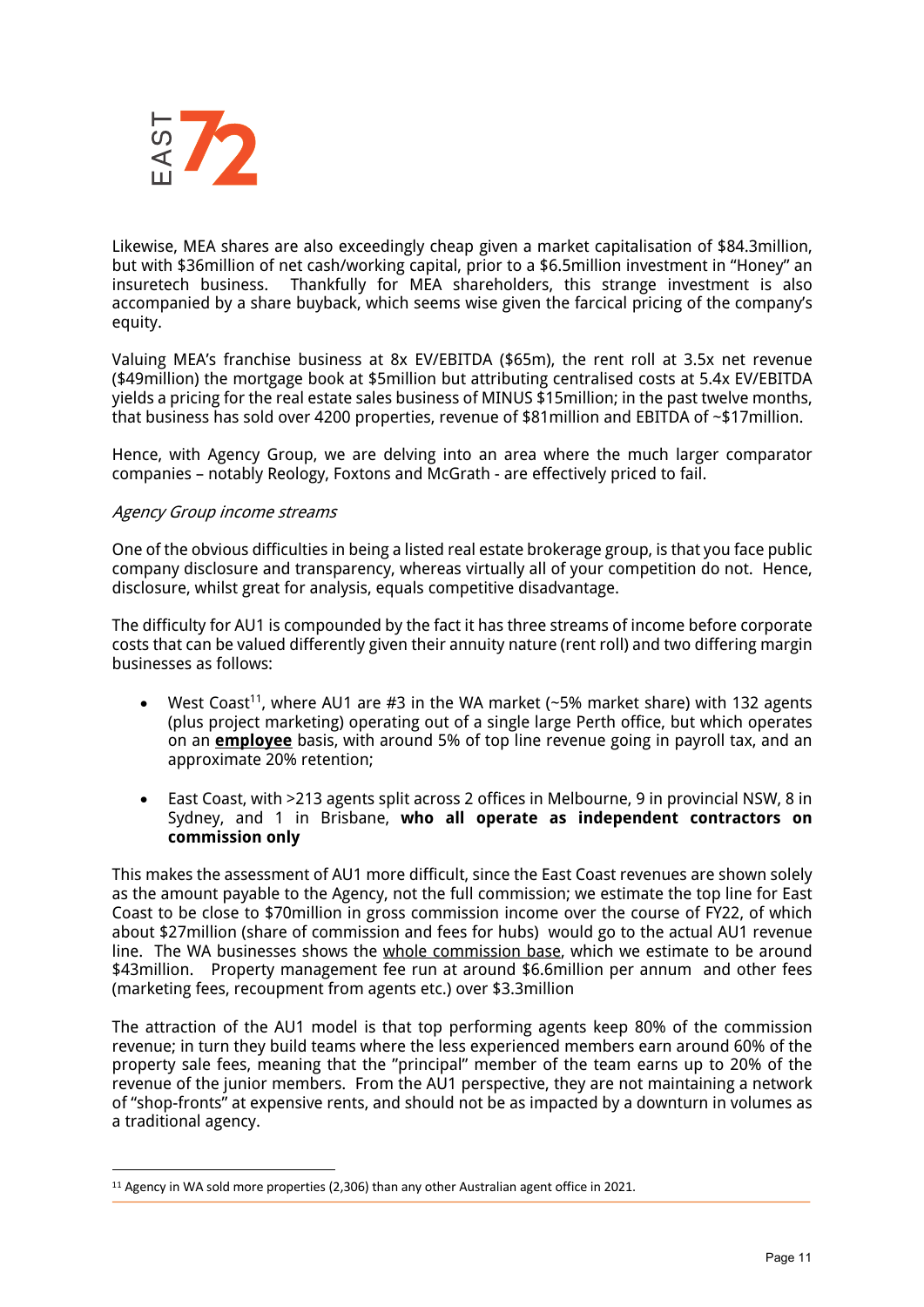

The opportunity for AU1 is to leverage this model to much higher market shares by building agent numbers; the listed structure potentially provides the opportunity to lock in the agent with listed currency, as well as the modern set-up of the company. The good news is that this is happening; agent numbers have grown consistently from 272 at end September 2019 to 345 at end December 2021

Assuming the convertible notes as equity, we can assess AU1 as follows:

| 523m diluted shares $@$ 4.6c =         | \$24.4million                               |
|----------------------------------------|---------------------------------------------|
| Debt to Macquarie                      | \$ 5.0million                               |
| Cash net of working capital deficit    | $$4.9$ million)                             |
| <b>VALUE OF BUSINESS</b>               | \$24.5million                               |
| Value of rent roll business            | (\$17.3 million) valued at 3.2x net revenue |
| Value of mortgage book                 | (\$4.7 million) per company valuation       |
| <b>EFFECTIVE VALUE OF AGENCY SALES</b> | \$2.5million                                |

In the year to December 2021, from quarterly cash flow statements, AU1 have generated some \$3.9million in cash flow before interest & tax, giving the entire business an effective EBIT multiple of 6.1x. Unlike Foxtons and MEA, we are actually paying for the agency sales business, but the implied valuation remains extremely low, and there is , in our opinion, a stronger defined strategy for the group in this arena.

We believe the following events would assist in AU1 shares being priced at a more appropriate level:

- A capital reconstruction to consolidate the AU1 shares, improving the "penny-dreadful" share price and remove the overhang of the convertible notes via exercise or part cash settlement;
- Continuation of growth in agent numbers with corresponding profit/cash flow benefits;
- Scrip based acquisition of a similar business; and
- Time. When you've had this company's public history, there is a natural disinterest by potential investors.

## **Outlook**

We have rebuilt some of our hedges against the larger capitalised securities in the portfolio, but continue to find significant new opportunities; we are increasingly emphasising stronger businesses which have the capacity to combat a far higher inflationary environment, but still trade at attractive valuations.

#### **For further information:**

Andrew Brown **Executive Director** 0418 215 255